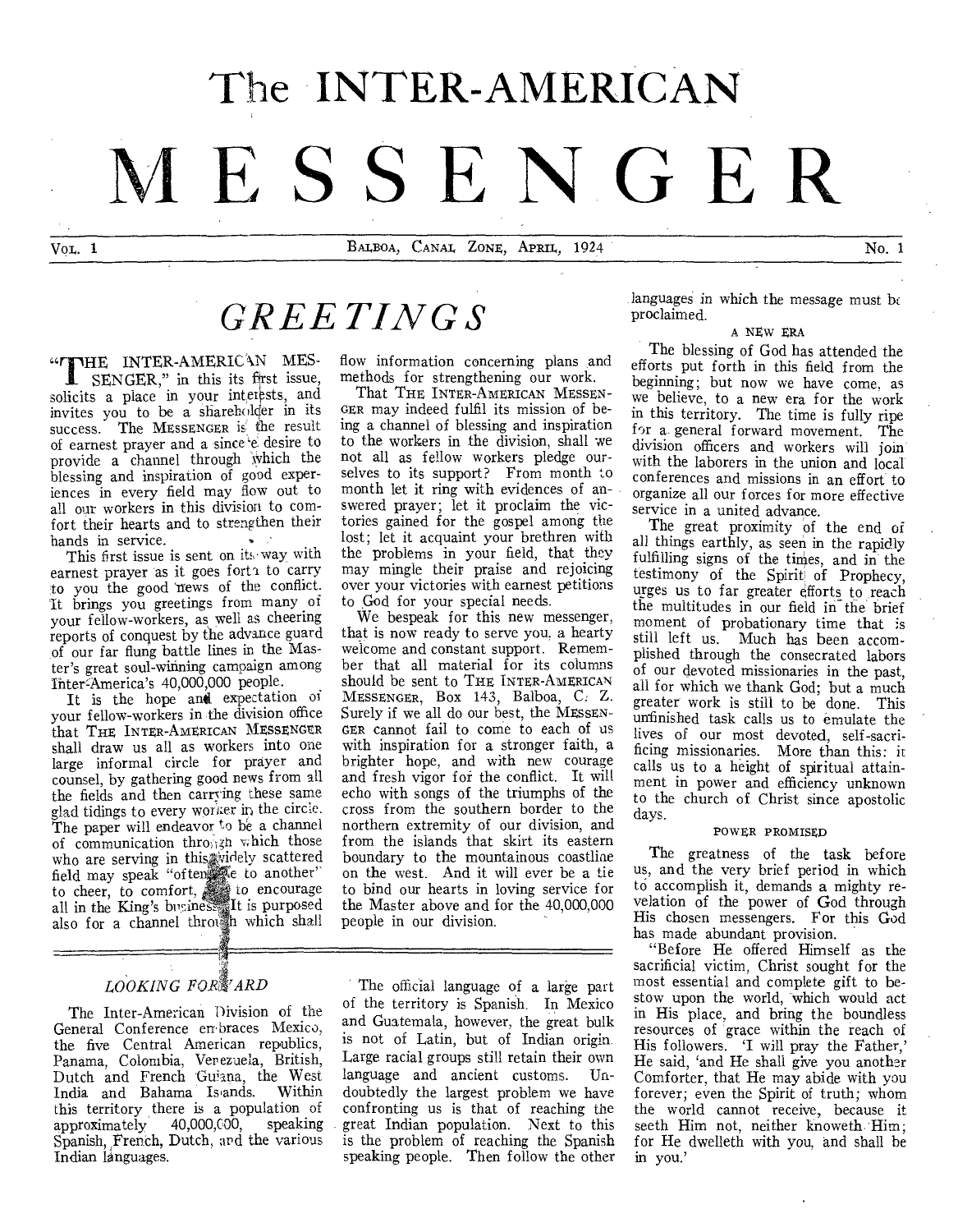"The striking feature of divine operations is the accomplishment of the greatest work that can be done in our world, by very simple means. It is God's plan that every part of His government shall depend on every other part, the whole, as a wheel within a wheel, working with entire harmony. He moves upon human forces, causing His Spirit to touch invisible chords, and the vibration rings to the extremity of the universe."—Special *Testimonies to Ministers and Workers, No. 10, pp. 36,* 37.

What a wonderful promise! We have "the very simple means" at our command. These simple means anointed with the power of the Holy Spirit, every part working in entire harmony with every other part, will accomplish "the greatest work that can be done in our world."

#### TRUTH WILL CONQUER

Although our force of workers is very small—so small that it seems entirely inadequate for the great task before us ;—and although there are vast stretches of territory, with their millions of people, where nothing has yet been done to bring the last message of mercy to the lost, yet as we give ourselves wholly to the Lord, and as we are anointed with the Spirit for service, we shall see the work move forward with mighty strides.

"Through most, wonderful workings of divine providence, mountains of difficulty will be removed and cast into the sea. The message that means so much to the dwellers upon the earth, will be heard and understood. Men will know what is truth. Onward and still onward the work will advance, until the whole earth shall have been warned, and then shall the end come." *Test. V. 9, p. 96.* 

#### EFFECTIVE ORGANIZATION

God has provided the best system of organization that has ever been formed in this world. Under His direct supervision this organization has been developed for the express purpose of making all our efforts for the accomplishment of His purpose most effective. The territory of the Inter-American Division is now to enjoy, so far as the leaders with all their limitations can make it possible, all the blessings of complete divisional organization. The division office is now situated in as central a location as possible. The providence of God in securing a suitable location seems most marked. The means of communication with every part of the field, is superior to what we expected to find it.

Large as is the task that is before us in this field, and although painfully conscious of our weaknesses and imperfections, we cheerfully take up our labors, with the assurance of the hearty

and united co-operation of every field in the division; and with the confidence of divine guidance and the presence of our great Leader in all our efforts to finish the work committed to our trust. E. E. ANDROSS.

#### *1 WORKERS*

A father was once heard to say, "I want my son John to go to school and get an education so that he will not have to work as hard as I have always had to work." This may sound all right in a way, but at the same time a greater untruth was perhaps never intimated. The father had a mistaken idea about education. And young people should have a pretty clear understanding that the more knowledge they acquire the harder they should work. This may not sound so well, but the acquiring of knowledge brings with it its responsibilities. The more knowledge and truth that comes into our possession, the busier our lives should become in order that proper use may be made of that, knowledge and truth. And while education will bring to us more work and greater responsibility, yet it can be remembered with comfort and satisfaction that great joy follows intensive service, and that a rich reward awaits the faithful worker.

The Lord's real people are workers. They always have been and always will be. Abraham, the father of the faithful, was a worker. He was also a good financier and seems to have left this imprint upon his posterity. The Jews were and are a thrifty people. We question whether any of our readers have ever seen a Jew appear at the back door asking for bread.

Jacob was a worker. When he arrived a fugitive in Padan-Aram and had been there a month, his uncle said, "Shouldest thou therefore serve me for nought? tell me, what shall thy wages be?" There were some excellent young ladies in that home with whom Jacob might have spent considerable time, but it seems that he went to work without any prospects of remuneration about as soon as he appeared on the scene.

Joseph was a worker. Wronged by his brethren, he was brought a slave to Potiphar's kitchen. It isn't difficult for us to imagine Joseph performing the most lowly tasks, such as scrubbing the floor, cleaning the sinks, or carrying the garbage. But we know that he was faithful and did every duty well, or those familiar promotions would never have followed. Had he not been a worker of the most industrious type he doubtless never would have been heard of very far from Potiphar's kitchen.

The whole list of patriarchs and proph-

ets, so far as we are able to discern, is made up of workers of the most diligent class. Then, too, our Saviour was a tireless worker. He said, "My Father worked hitherto, and I work.

Seventh-day Adventists are a busy people. We are attempting a great task. We are not only trying to make a living and educate our children, but we are carrying the most important message ever entrusted to any people, to all the world, and are expecting to do it in one generation. We must have workers, real workers! and plenty of them.

We have schools---plants designed for the production of workers, gospel workers. Inter-America has seven of these training s:hools, either in operation or that are about to operate. We are receiving some very interesting letters from the principals of some of these schools, which must be published, in part at least, later.

All Inter-America is calling ,for education, crying for schools. It would seem that this is a most opportune time to mow wide swath in an educational way. But some of our letters tell us that the people are poor.

Industrial schools are a possibility even where poverty exists, providing there is a willingness on the part of the young people to perform productive service. But in localities where students without money are unwilling to use their physical strength in order to acquire an education, schools are an impossibility.

We are glad to find in so many places a genuine sympathy for all kinds of work and workers—regions where the dignity of work is maintained. We are glad to find so many young people who appreciate an education enough to attempt to win it largely by their own efforts. And after all, how many times it happens that those who work while they learn, and learn while they work develop into, the best workers. Yes God wants  $\lim_{\epsilon \to 0}$  of willing workers C. J. Boyn.

#### *\$ IMP ANT MEETINGS*

A PUBLISSING CONVENTION will be held at Crist al, Canal Zone, July 15 to 22, at which ime all the Field Missionary Secretar感 and Tract Society Secretaries in the Inter-American Division will be present. This will be an important occasion and will mean much to the denominational missionary activities in our field. Representatives from the General Conference Publishing Department as well as from the Pacific Press Publishing Association of Mountain View will join us in our study of this branch of our work, and will help us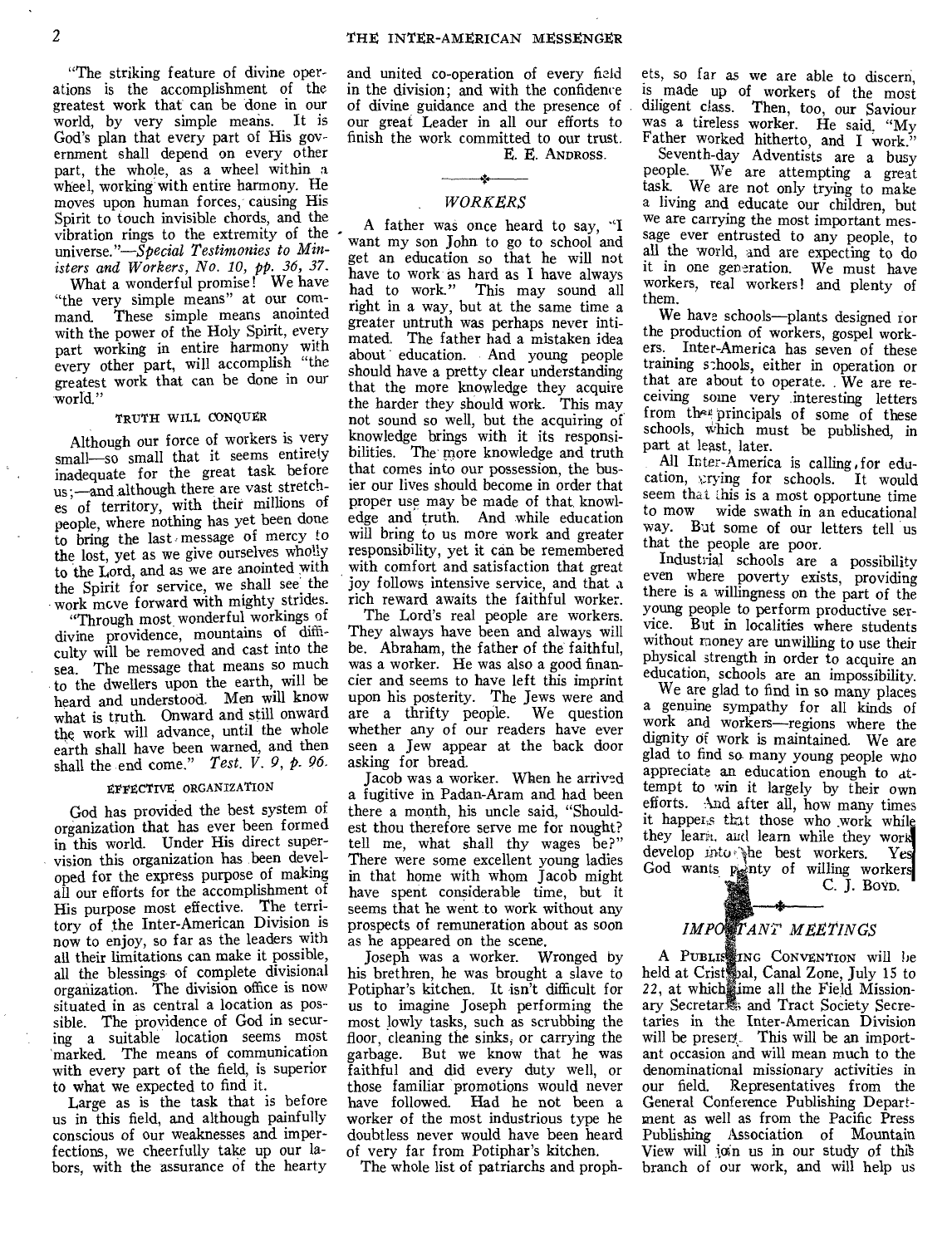plan to make the future more effective in reaching the thousands of lost souls in this region. As this meeting precedes the division annual council, we will be favored with the presence and assis- ance of our three union mission superintendents.

July 22 to 29 has been set apart for the meeting of the Executive committee of the Inter-American Division of the General Conference. This meeting will be held at the division offices, Balboa, Canal Zone. All members of the executive committee are requested to be present and to plan to be with us at the beginning of the council. At this same the budgets for 1925 will be studied and acted upon, and it is important that all local fields forward their annual requests in good time to their union office, so that the union estimates may be prepared before the time of the division council.

This will be the first division council held in the territory of the division, and we expect the presence and help of a General Conference representative. We invite our members and churches in all our fields to remember this important gathering of the leaders of God's work in this division in their prayers.

Many years ago this people received a message through the Spirit of Prophecy, from which we quote:

"0, how we need the Divine presence. For the baptism of the Holy Spirit every worker should be breathing out his prayers to God. Companies should be gathered together to call upon God for special help, for heavenly wisdom, that the people of God may know how to plan and devise and execute the work. Especially should men pray that the Lord will choose His agents, and baptize His missionaries with His Holy Spirit."

*Spec. Test. to Ministers, No. 2, p. 19.*  The publishing convention, followed by the division council, are very important occasions for Inter-America. Decisions of far reaching effect will be made, and we have great need indeed of the presence of the Holy Spirit to guide the delegates in attendance at these meetings. We therefore invite our workers in the field, and all our churches and companies to call upon the Lord for special help on behalf of those who shall<br>be gathered at these meetings.  $K$ . be gathered at these meetings.

IF WE follow in Christ's footsteps, we must come close to those who need our ministry. We must open the Bible to the understanding, present the claims of God's law, read the promises to the hesitating, arouse the careless, strengthen the *weak."—Gospel Workers, p. 336.* 

| Aztec Union Mission                                                         |  |  |  |  |  |
|-----------------------------------------------------------------------------|--|--|--|--|--|
| D. A. PARSONS<br>Subt.<br>Secy. Treas.<br>M. R. BATTER<br><b>Contractor</b> |  |  |  |  |  |
| Office Address: 4a. Calle Querétaro<br>No. 74. México, D. F., México        |  |  |  |  |  |

Pastor C. P. Martin, superintendent of the Guatemala Mission, writes of having just come in touch with two native workers in South Mexico who had been cut off from their own headquarters by the revolution. Although deprived of their regular support for several months, and having to endure other hardships, they had not wearied in well doing, and God had wrought through them. In one place five had been baptized and fifteen others were awaiting baptism in the near future.

Pastor D. A. Parsons, superintendent of the Aztec Union, writes of conditions in Mexico as being serious, yet at the same time very hopeful. He says: "Many are awaiting baptism and they must have attention. One of our workers has twenty-five candidates waiting. Twenty-five have signed a pleading letter, asking us to send some one to their town to teach them the truth about the Sabbath and the second coming of Christ."

In another letter, Brother Parsons says, "You will be pleased to hear how our Mexican school is progressing during these days of war and trouble. There are, I believe, forty-four students. More than thirty of these stay in the school home. Other students will come in a few days. All except four or five are of mature age—by this I mean from seventeen to thirty years old—; and several of them give us great hope that in time they will develop into steady workers for the cause. One thing about our school that stands out to the view of all is the order, harmony, and good will that pervades each class room, the home, and the grounds. Thus far every student has paid his or her own way no debts being incurred. Our students are covering this city with books, papers, and tracts; soon our printing press will be in full swing, and that will greatly help us with funds.

From Honduras, which is also suffering from one of its periodic revolutions, come messages indicating the Father's care of His own and of His work. Our office building in San Pedro, from which our work in that mission field is administered, bears marks of a former revolution; but so far, our workers and believers there have been protected from danger. In a letter just received from Pastor E. E. Beddoe, superintendent of that field, he says:

"We have been having quite a time here with the revolution. Our mail, telegraph, and telephone service has been cut off for about a month. But now that the rebels have won in this part of Honduras, our mail service has been re-established. Sabbath seventy sacks of mail came to San Pedro. We received a telegram from the school yesterday, saying that everything there is all right. This was the first time we were able to hear from them since the war started. Considerable damage was done by fire here in San Pedro; and over in La Ceiba thirteen blocks were destroyed; but I understand that our church, mission home, and the homes of our believers there are all safe."

"The Lord has gone before us into one large section of independent Indians —that is, Indians owning their property—," writes Pastor Ellis P. Howard, who has charge of the Salvador Mission. "And," he continues, "the way is opening for our work in a marvelous manner among these Indians, who live about twenty-five miles from San Salvador. A number of them are keeping the Sabbath, and following all the light as far as they know it; but they have not yet heard all points of the truth. One of these Indians—the leader—is quite well-to-do for an Indian. He owns a good deal of land and two houses in San Pedro, only a league from his home. He has offered to fit up a room for us to hold meetings in, without charge. If we will come into their community to conduct a school, they will help erect the building. We should not fail to step into this opening. If it develops as I think it will, we should be ready to buy a little piece of land and establish our first country school there. They are a very humble people, and yet bright, and I believe the Lord will do a wonderful work among them. Truly the Lord is going before us, preparing the hearts of the people, and if we will but follow and step into the openings, many souls will be won to the cause."

| <b>Caribbean Union Mission</b>         |           |  |                          |
|----------------------------------------|-----------|--|--------------------------|
| W. E. BAXTER<br>C. E. KNIGHT           |           |  | $-Supt.$<br>Secy. Treas. |
| Office Address: Apartado 136, Caracas, | Venezuela |  |                          |

"We had a profitable and interesting trip into the interior," writes Brother Baxter, Union superintendent . "The Lord is going before us in a most remarkable way in that part. Our workers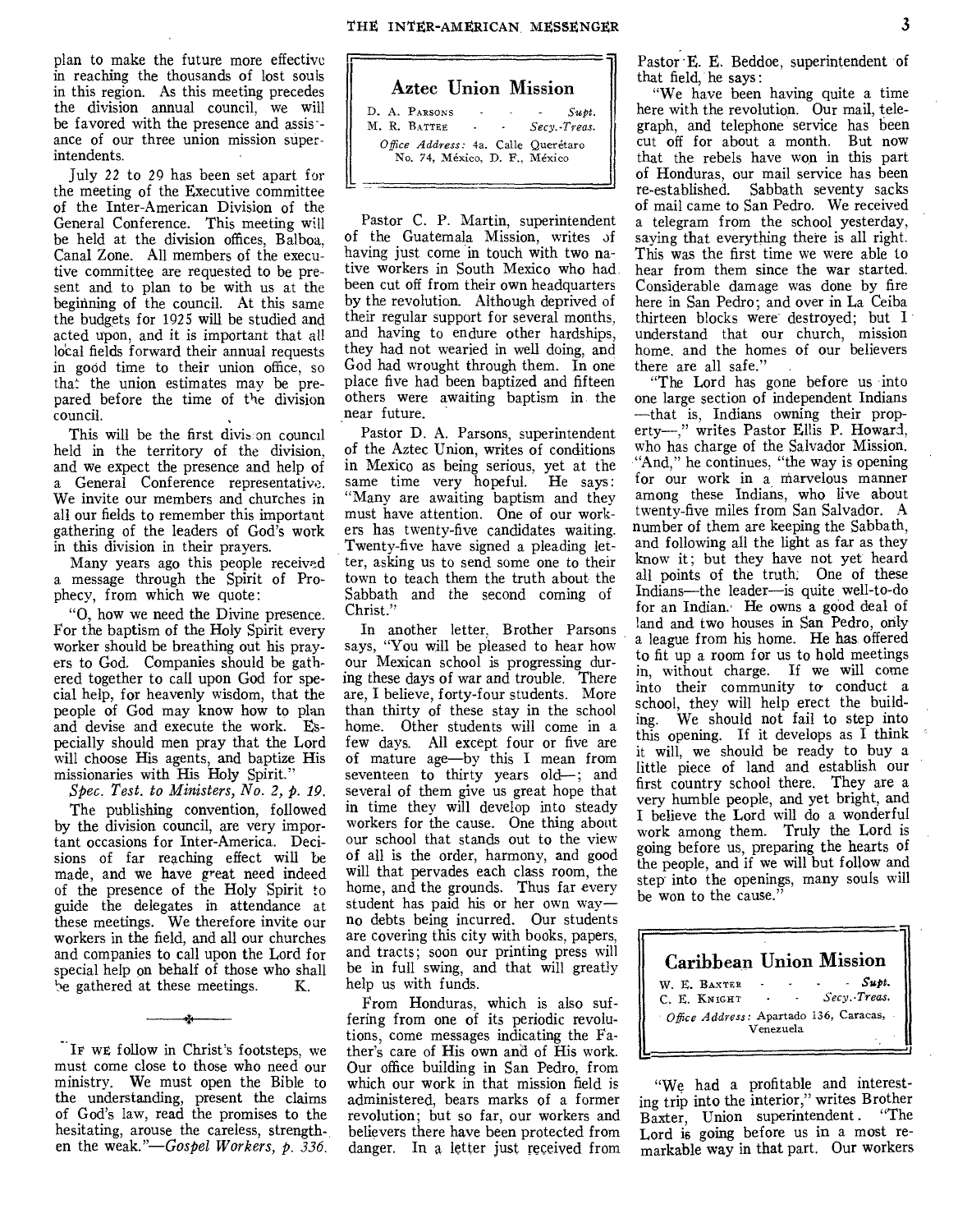are finding many people who keep the Sabbath. When I was over there this time, I asked Brother Diaz about what per cent of the people .he thought were keeping the Sabbath, and he told me that in some river districts more than<br>fifty per cent were doing so. When fifty per cent were doing so. asked why they keep the Sabba<sup>t</sup>h, some say that a man who passed up the river from San Fernando, told them that it was wrong to work on the Sabbath. Others seem to have read some of our literature. At any rate the matter is quite interesting, and causes us to realize that *something far from the ordinary is taking place.* 

"We are at a loss to know just how we are going to follow up the work that is going before us. These people who keep the Sabbath are glad for the rest of the truth when our workers carry it to them. They are anxious to become members of the church as soon as possible. One of the first things that they do, when they begin to keep the. Sabbath, is to quit smoking, and then they give up the use of pork. I cannot explain what is going on; but I do know that it

is a call for us to make haste with the work."

Brother Byrd Bullard writes: "I have just received a letter from Brother Greenidge about the great success of his school in Camaguan. He has at present forty-eight students enrolled. This keeps him busy night and day nearly. He states that many of these students are from Catholic families. Some of them learned that it was wrong to eat hog meat, so when at their tables they refuse to eat it, telling their parents that it is unclean. Brother Greenidge is an excellent teacher, and the fame of his school is going far and near.'

BROTHER J. D. Woon, of Port-of-Spain, Trinidad, writes: "We have just had a splendid convention in Port-of-Spain in which the Missionary Volunteers have pledged that where they sold 3,000 Morning Watch Calendars this year they will try to sell 10,000 next year. On New Year's morning we had a five o'clock meeting in all of our churches, and during the rest of the day we had a Morning Watch Calendar campaign. The calendars did go. They ran clean bare at the office. Was not that fine?"

|                     | Antillian | Aztec    | Caribbean | Totals      |
|---------------------|-----------|----------|-----------|-------------|
| TITHE OF TITHE      | 4.006.95  | 1,339.91 | 2,947.42  | 8,790.42    |
| <b>MISSIONS</b>     | 21,773.95 | 7,924.36 | 20,228.02 | 49,926.33   |
| Annual Offerings    | 463.75    | 111.73   | 556.40    | 1,131.88    |
| Harvest Ingathering | 6,716.84  | 1,343.10 | 7.529.06  | 15,589.00   |
| Midsummer           | 34.20     | 15.91    | 11.26     | 61.37       |
| <b>Missions</b>     | 871.27    | 397.27   | 781.58    | 2,050.12    |
| Sabbath School      | 9,259.85  | 4,463.33 | 6,120.64  | 19,843.82   |
| Thirteenth Sabbath  | 3,570.21  | 1,091.08 | 3,642.82  | 8,304.11    |
| Week of Sacrifice   | 770.76    | 291.47   | 1.036.37  | 2,098.60    |
| Big Week            | 34.62     | 203.10   | 381.95    | 619.67      |
| Miscellaneous       | 52.45     | 7.37     | 167.94    | 227.26      |
| <b>SUSTENTATION</b> | 2,015.89  | 670.04   | 1,492.09  | 4,178.02    |
| TOTALS              | 27,796.79 | 9,934.31 | 24,667.53 | 62,894.77 / |
|                     |           |          |           |             |

REPORT OF TITHE AND TRUST FUNDS REPORTED TO THE DIVISION OFFICE FOR THE YEAR 1923

A study of the financial report by Unions reveals some interesting features. The tithe has increased in each section keeping pace with the increase in the number of believers. We feel certain that, barring unusual contingencies, the same ratio of increase will be noted for the current year. The increase in tithes in the Antillian Union approximates \$7,607.00, while for the Aztec Union it was \$848.00, and for the Caribbean Union, \$5,233.00.

We have listed the Mission Offerings showing the channels thru which the

total was: gathered. There was an encouraging gain in Mission offerings over the previous year, about \$2,000 of this coming thru the Harvest Ingathering, and over \$5,000 thru the Sabbath schools. It is thus evident that these two channels present our best mediums for reaching our goals for Missions.

It is interesting to note the per capita tithe paid by Unions, which is as follows: Antillian, \$10.40; Aztec, \$14.04; Caribbean, \$8.82. The weekly standard for Mission funds reached by Unions is as follows: Antillian, 10 cts.; Aztec, 16 cts.; and Caribbean, 11.6 cts. K.

| <b>Antillian Union Mission</b>                                           |      |                                   |
|--------------------------------------------------------------------------|------|-----------------------------------|
| J. A. LELAND<br>A. P. CHRISTIANSEN - - Secy.-Treas.<br>$G. D. R_{AFF}$ . |      | $  Subt$ .<br>- Field Miss. Secy. |
| Office Address: Corrales 2-A, Havana,                                    | Cuba |                                   |

From Porto Rico, the superintendent, Pastor H. E. Baasch, sends this word of cheer: "The work is onward in Porto Rico. Interests are springing up in<br>many places. What we need is men What we need is men and means."

From Jamaica another very encouraging report of progress has come. "Recently I visited a district in the western part of the island where our ministers have never preached the message, writes Pastor C. E. Wood, the conference president, "and there I found twenty-five keeping the Sabbath as the result of the work of laymen in a nearby church. On this trip I visited three•or four churches for the first time that have been raised up in this way. In fact, so many churches are being raised up in different parts of the island, that it is difficult to visit them and keep in touch with the work that is developing so rapidly. This movement is surely an indication that the Lord by His Spirit is mightily cooperating with the efforts that are put forth."

In speaking of conditions in the South Caribbean Conference, Pastor H J. Edmed, who has charge of this field, writes: "The people are crowding into our meetings wherever I go, and many are taking their stand for the truth." It appears that in every part angels of the Lord have gone before us and prepared the hearts of many for the truth that is so dear to all of us.

In another recent letter Pastor C. E. Wood writes: As a partial result of Elder Hurdon's tent effort in Kingston, about thirty have already decided to obey. Prospects are bright for a harvest of souls as the result of this effort. A wonderful interest to hear the truth is developing in every part of the island. We cannot begin to, keep up with the calls. These are encouraging omens for they indicate that the finishing of the work is just before us.'

Brother P. J. Bailey writes: "From the second largest town in this Island (Jamaica) the M. V. Secretary wrote that as a result of their work in the country district six miles out of town, eight have begun to keep the Sabbath. The work was started by a Sunday school, the parents later becoming interested as their children were worked

*(Continued on page 7)*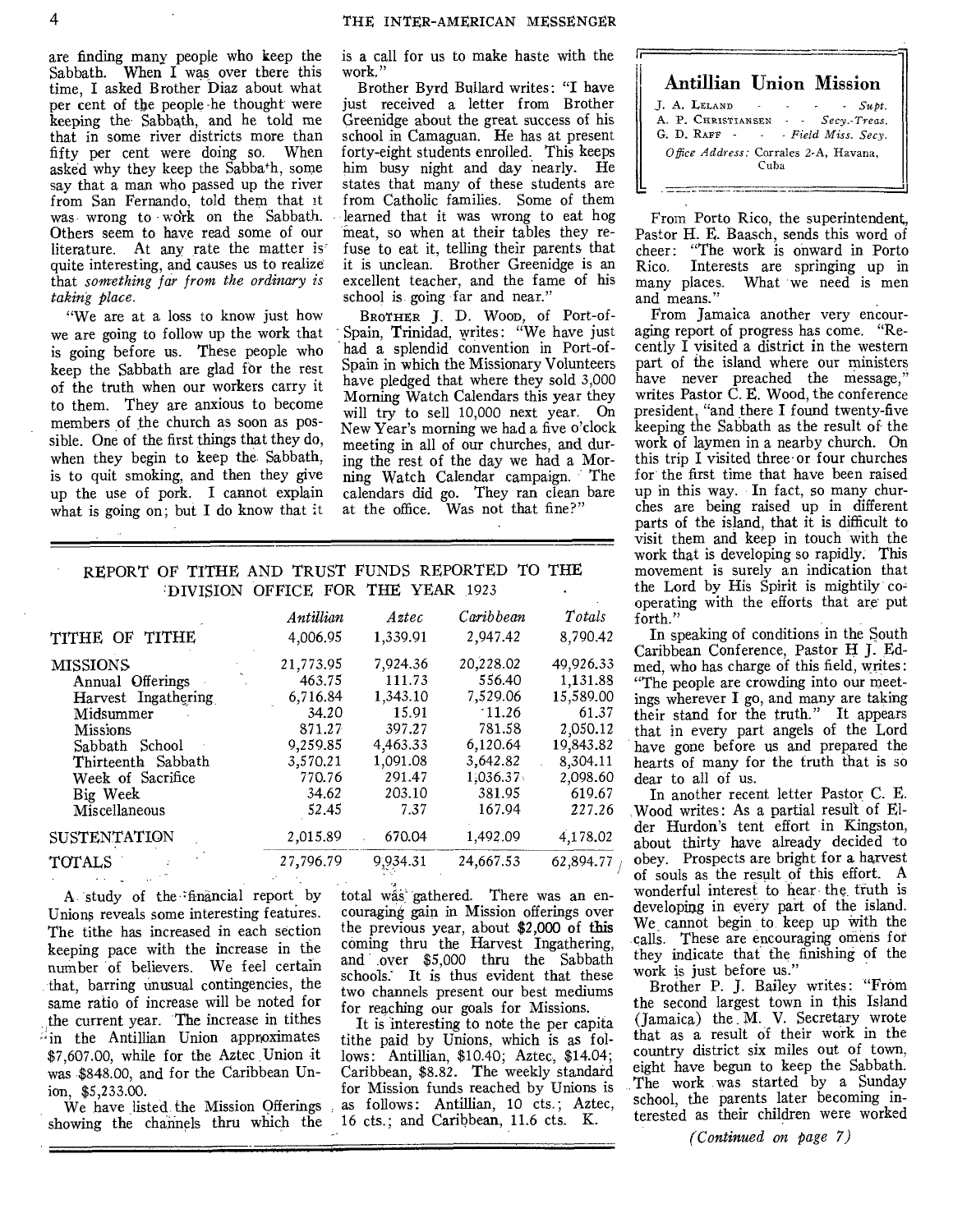#### PUBLISHING DEPARTMENT

H. C. KEPHART - *Manager*, Central Amer. Branch, Pacific Press Pub. Assn. Secretary, Division Publishing Department

#### *PUBLISHING HOUSE REPORTS*

BY INVITATION of our Division officers, the Central American Branch will utilize a portion of the space of the INTER-AMERICAN MESSENGER for broadcasting its reports to the workers in this field. With the Division organ With the Division organ going to all the workers in Inter-America, our publishing house news and reports will thus be sent to all to whom our *Promoter* has been addressed in the past, and in a more satisfactory, readable form than has been the case with our mimeographed news letters.

Believing that all our people appreciate the very important place our literature work holds, we feel sure the publishing house section of the MESSENGER will be read with as much interest as will the reports of the other departments of our division organization. We invite our literature workers to pass on for publication items of interest and progress coming to their attention, that all may hear of the success that God is giving this branch of His work.

The message in printed form must receive far greater attention in all parts of our field. The power of God is back of His literature, and rightly handled, the books, papers, and tracts presenting the third angel's message will wield a wonderful influence. We are inclined to bemoan the dearth of laborers. Instead we should make still greater use of the silent messengers of truth, and call upon God to bless the work of these silent preachers. Increased circulation of all forms of our gospel literature will bring growth in every. field. It is a work that worker and lay member alike can foster.

We solicit the united prayers of fellow workers that God's prospering hand may be upon the preparation and circulation of literature in Inter-America.

#### *WHAT IS THE TROUBLE?*

THE PROMOTER sent out under date of March 30, contained a report of book and tract sales for the first quarter of 1924, amounting to \$13,400. During the same period of 1923, the sales were in excess of \$36,700. Why the great difference? Is something wrong?

Perhaps something is wrong. It surely is not right that this work should retard.

As to the chief cause of the shortage, we are hardly prepared to say. We do know that Mexico has been marking time recently, partly because of revolutionary conditions, partly because she has been without a field leader, so that the purchases of books this year are but a small fraction of what they were the first part of 1923. We know, too, that Porto Rico secured about eight times as much literature during the first three months of 1923 as in the same period of 1924. Porto Rico also is without a field leader at present. We also know

that to all the rest of our territory sales are holding very even with the 1923 records.

Of course we are not pleased to see a record so much smaller than last year's. However, it does not necessarily mean that we are going to accomplish less this year than last. For five of the twelve months of 1923 the sales to Mexico totalled only about \$1,000 in all. Just about \$13,000 of the total of nearly \$14,000 sales to Porto Rico last year were made in five of the twelve months. With a reviving of the colporteur work in these two fields later this year, the present discrepancy can be made up, and probably will be. Moreover, the effort being put forth in different fields to clean out accumulated stock will naturally result in smaller purchases of new stock for a time. So we are not discouraged. We believe that 1924 records

 $\frac{1}{4}$ 

#### EL CENTINELA CIRCULATION, MARCH, 1924

|                                  |                                  |       | EL CENTINELA CIRCULATION, MARCH, 1924                                                                                                                                                                                                                                                                                                                                                                                                                                                                                                                                                                                                              |        |
|----------------------------------|----------------------------------|-------|----------------------------------------------------------------------------------------------------------------------------------------------------------------------------------------------------------------------------------------------------------------------------------------------------------------------------------------------------------------------------------------------------------------------------------------------------------------------------------------------------------------------------------------------------------------------------------------------------------------------------------------------------|--------|
| goal is 20,000 copies per month. |                                  |       | Our "Good News" magazine for March records a small gain in circu-<br>lation over the preceding issue, a gain to which several of the fields<br>contribute a little. Let the good work continue. Remember, our<br>The leading field, Cuba, now just under five thousand copies of<br>the entire thirteen thousand, holds a very conspicuous place in the<br>list, seventy of the 146 galley lengths of single subscriptions being<br>packed with Cuban addresses. It is a good example of what the fruit-<br>age of the "Combination Plan" might become if followed in all the<br>fields as definitely as in Cuba. We might add that aside from the |        |
|                                  |                                  |       | nearly 2,000 single subscriptions now in the Cuban list, that field has                                                                                                                                                                                                                                                                                                                                                                                                                                                                                                                                                                            |        |
|                                  |                                  |       | also bulk orders totaling more than the combined circulation in any<br>Union [not counting Cuba's figure in the Antillian total, of course].                                                                                                                                                                                                                                                                                                                                                                                                                                                                                                       |        |
|                                  |                                  |       | We may therefore be pardoned for praising that field quite often, for                                                                                                                                                                                                                                                                                                                                                                                                                                                                                                                                                                              |        |
|                                  |                                  |       | they are truly doing a splendid work with El Centinela.                                                                                                                                                                                                                                                                                                                                                                                                                                                                                                                                                                                            |        |
|                                  |                                  |       |                                                                                                                                                                                                                                                                                                                                                                                                                                                                                                                                                                                                                                                    |        |
| Cuba                             | 4,998                            |       | Colombia<br>1,506                                                                                                                                                                                                                                                                                                                                                                                                                                                                                                                                                                                                                                  |        |
| Haiti                            | 5 <sup>1</sup>                   |       | South Caribbean                                                                                                                                                                                                                                                                                                                                                                                                                                                                                                                                                                                                                                    | 9      |
| <b>Tamaica</b>                   | 8                                |       | Venezuela<br>821                                                                                                                                                                                                                                                                                                                                                                                                                                                                                                                                                                                                                                   |        |
| Porto Rico                       | 1,261                            |       | West Caribbean<br>571                                                                                                                                                                                                                                                                                                                                                                                                                                                                                                                                                                                                                              |        |
| Antillian Union                  |                                  | 6,272 | Caribbean Union                                                                                                                                                                                                                                                                                                                                                                                                                                                                                                                                                                                                                                    | 2,907  |
| Guatemala                        | 403                              |       | United States                                                                                                                                                                                                                                                                                                                                                                                                                                                                                                                                                                                                                                      | 990    |
| Honduras                         | 108                              |       | Philippines                                                                                                                                                                                                                                                                                                                                                                                                                                                                                                                                                                                                                                        | 59     |
| Mexico                           | 1,703                            |       | Misc. Foreign                                                                                                                                                                                                                                                                                                                                                                                                                                                                                                                                                                                                                                      | 21     |
| Salvador                         | 552                              |       |                                                                                                                                                                                                                                                                                                                                                                                                                                                                                                                                                                                                                                                    |        |
|                                  |                                  |       |                                                                                                                                                                                                                                                                                                                                                                                                                                                                                                                                                                                                                                                    |        |
|                                  |                                  |       |                                                                                                                                                                                                                                                                                                                                                                                                                                                                                                                                                                                                                                                    | 8,200  |
|                                  | (Increase in Circulation, 58.7%) |       | <b>GAIN</b>                                                                                                                                                                                                                                                                                                                                                                                                                                                                                                                                                                                                                                        | 4,815  |
| Aztec Union                      |                                  | 2,766 | TOTAL CIRCULATION<br>Circulation, Mar. 1923                                                                                                                                                                                                                                                                                                                                                                                                                                                                                                                                                                                                        | 13,015 |

A'AWAAAAAAAA:AW:AXCAEAWAMMWWAXWAWAAWA'WAXWWWWAWAWAWAWAAWA'A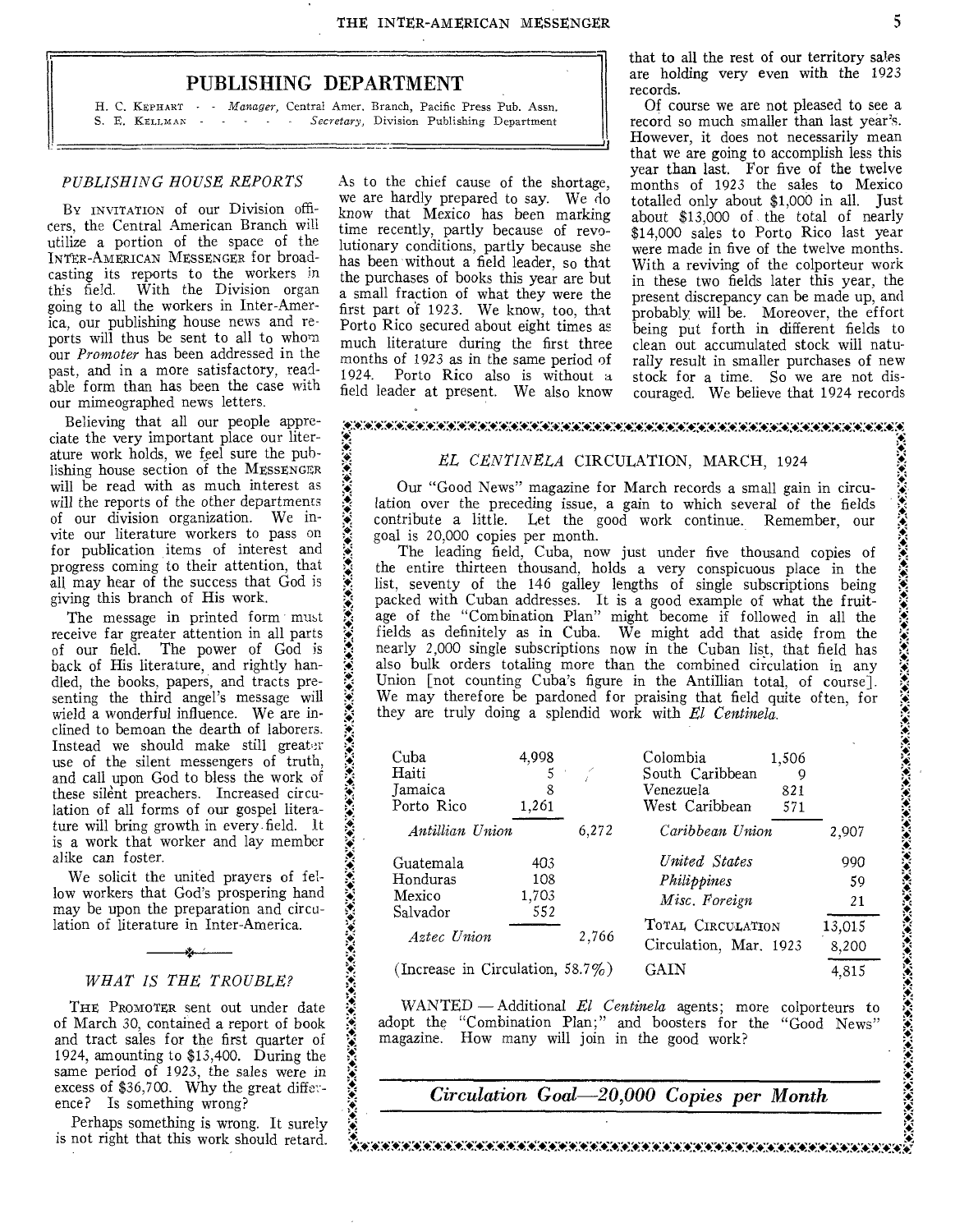as a whole will show up very favorably with those of 1923.

We have been told that this work should be carried forward with increasing success. This we are trying to do. We believe God will bless our efforts.

#### *THE BIG WEEK*

"Literature in every tongue" in now the motto of the people. The publishing department is definitely committed to such a program, and the entire denomination is glad to assist in the worthy undertaking. A budget of nearly \$130,000 for Mission presses for 1924 has been adopted, and preparations are being made, the world over, to strike another telling blow in, favor of the Missions Publishing Fund.

| 1924 | 1924<br>APRIL |    |          |                      |    |           |  |
|------|---------------|----|----------|----------------------|----|-----------|--|
| SUN  |               |    |          | N TUE WED THU FRI SA |    |           |  |
|      |               |    |          |                      |    | 5         |  |
| 6    |               | ලි |          |                      |    |           |  |
|      |               |    | 15 16 17 |                      |    | 9         |  |
| 21   | 012.          |    |          | 22 23 24             | 25 | <b>26</b> |  |
|      | Q             | ٩  |          |                      |    |           |  |

Big Week, April 19-26, is the appointed time for this year's special effort. The individual goal is \$2.00, and wherever possible, our people are encouraged to provide this much help from the sale of literature. If not possible to engage in work with literature, the equivalent of a day's wage at regular employment may be substituted. Colporteurs, publishing house employees, all other workers, and in fact all church members are cordially invited to accept a share in the task of equipping Mission presses the world over. Help provide gospel literature in every tongue.

#### *BOOKMEN'S CONVENTION SOON*

*JuLY 15-22* will find, we trust, every tract society secretary and field missionary secretary of Inter-America in the chapel here at the Central American Branch. That is the time set for the Convention. We know of no occasion for which our friends, with us, should seek God with more earnestness than for the success of the meeting of "Bookmen," to be held here in July. We greatly need an abundance of heavenly power to accomplish the work before us. From now on, we invite the workers in all of Inter-America to unite in asking God to prepare us for the great

The Central American factory branch of the Pacific Press Publishing Association, stands on a busy and convenient corner of Cristobal, Canal Zone. This is the home of the Spanish magazine, *El Centineta.*  It is the distributing point for Seventh-day Adventist' books 'and tracts for all Inter-America. In this building will be held the Bookmen's Convention in July.



#### *THE WARFARE*

ner to the millions within our borders.

"The warfare has been left in our hands by our great Leader for us to carry forward with vigor." *Test. Vol. 3, page 406.* 

Thus the Spirit of the Lord speaks to us concerning our task as a people. The work of salvation is the Lord's but after completing his sacrifice on Calvary, He ascended into heaven to continue His mediatorial work in the heavenly sanctuary and has left the actual warfare on earth—winning of souls—with His people. Wonderful privilege to be thus honored by the Saviour of mankind!

In the Big Week campaign, April 19 to 26, a splendid opportunity is given us to engage in a great united work, designed to be a blessing in a threefold way to the cause, for it will bring great good to the Foreign Missions Publishing work; it will bless your local work in winning converts thru your efforts in circulating the books and other literature; and moreover it-will greatly bless *you* as you go out in a personal way and engage in the warfare. Every worker will take part in the campaign this year in Inter-America, and with such consecrated leadership, we surely will be blessed of God with encouraging results.

But with the Big Week campaign in the past, we must not slacken our efforts. Many of our conferences and missions are perfecting their plans for the new Harvest Ingathering campaign for 1924. These periodic seasons of united effort, under the blessing of God, are producing wonderful results, both in souls saved and means to strengthen the foreign mission work. Could we but catch a vision of the interest heaven takes in these divinely directed movements, none would fail in entering with whole-hearted ardor in the work. While the "warfare has



been left in our hands by our great Leader," heavenly angels are commissioned to give their aid in all these plans for saving lost souls.

"Heavenly angels have long been waiting for human agents—the members of the church—to cooperate with them in the great work to be done. They are waiting for *you."—Test. Vol. 9, p. 46.* 

When the returns are all in for 1923, we shall see that some 1100 souls were baptized into this Message last year. Facing a population of 40,000,000 people in our division, we must get more earnestly under, the burden of carrying the evangel of truth to them to bring them deliverance from their errors and sins. Our force of workers, ministers and colporteurs, number only 305, and so it will be impossible for this small band to compass the great task of reaching 40,- 000,000. But with our membership of 8,500 believers, we are better able to measure with our undertaking. The warfare was not left to the apostolate alone, but every believer willingly got under the burden imposed by the Master. So it must be today. Our hope of success in reaching our forty millions lies in training and enlisting every believer for service.

"God calls upon every church member to enter His service. . . . Every one must, learn to work, and to stand in his place as a burden-bearer. Every addition to the church should be one more agency for the carrying out of the great plan of redemption."—Test. *Vol. 9, p. 30.* 

"The final movements will be rapid ones," is the warning of Inspiration. We have not much time to lose. Every conference and mission leader, must like wise generals, plan now to utilize every available resource for finishing the warfare in triumph. One fourth of the year is past, but almost three fourths is still with us to use for the glory of God.

"The agencies of evil are combining their forces, and consolidating. They are strengthening for the last great cri-<br>sis. Great changes are soon to take Great changes are soon to take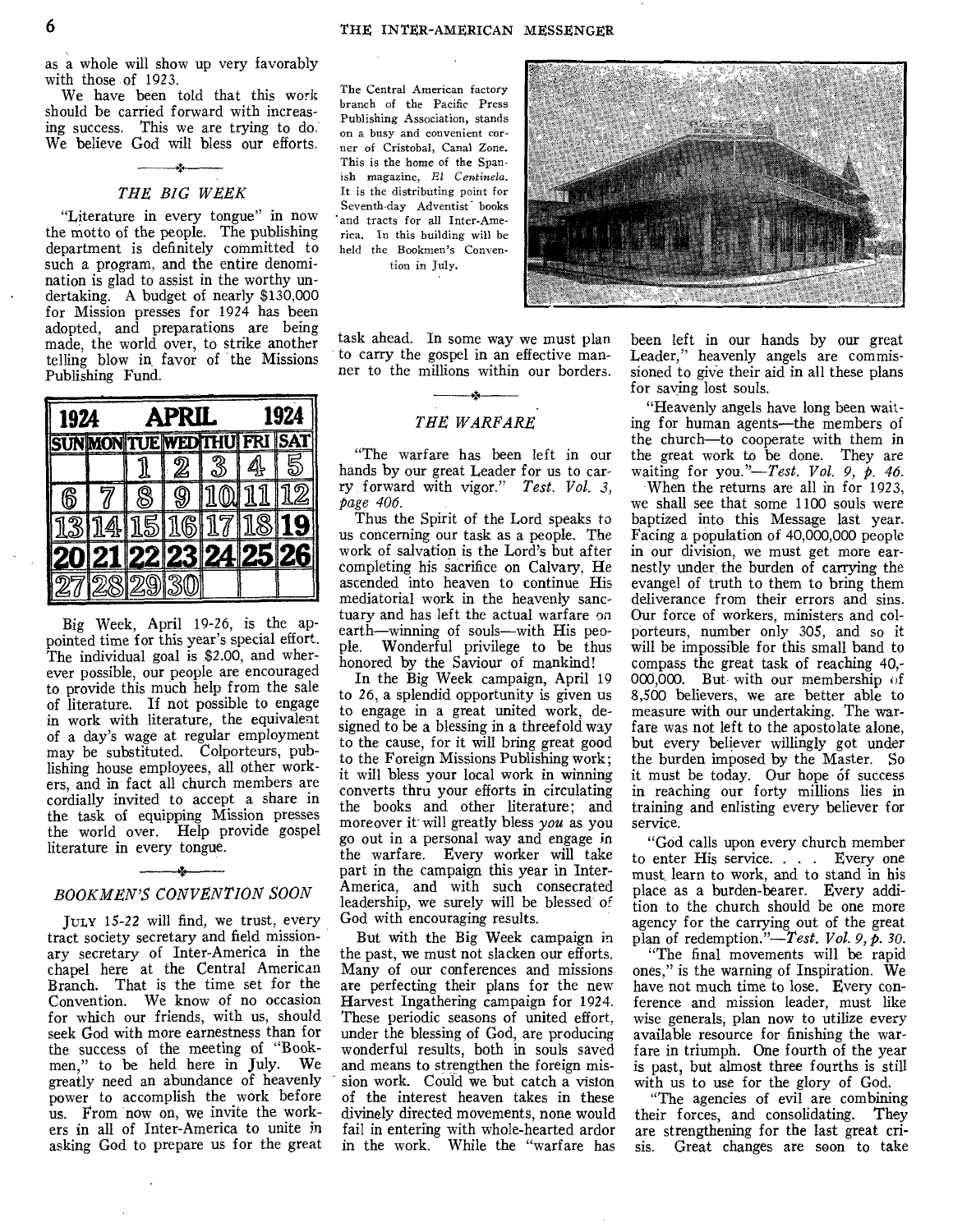place in our world, and the final movements will be rapid ones." *Test Vol, 9,*  p. 11.

"Wickedness is reaching a height never before attained, and yet many ministers of the gospel are crying 'peace and safety.' But God's faithful messengers are to go steadily forward with their work. Clothed with the panoply of heaven, they are to advance fearlessly and victoriously, never ceasing their warfare *until every soul within their reach shall have received the message* of truth for this *time."—Acts of the Apostles, p. 220. S. E.* KELLMAN.

### -24 *SHALL IT BE A BANNER YEAR?*

Fifty years ago Seventh-day Adventists launched their foreign missionary enterprise, when Elder J. N. Andrews set sail for Europe. How fitting that we should make this jubilee year count for much in the finishing of the work in this division! The marvelous way in which God has prospered our denominational activity, until we are now operating in almost every part of the world, calls fox deep gratitude and a new and unconditional surrender for the finishing of the task committed to our hands. And if this year adequately expresses our gratitude and consecration, will it not be a banner year in our service for the King? Will it not be a banner year in the history of the Third Angel's Message in this division?

First let us make this the best year that our united prayers can make it. How well I remember one day years ago. About five thousand young people were assembled in a large massive auditorium. We were listening to an earnest appeal for consecrated effort in soul winning work, and to a stirring exhortation to make the most of the great missionary convention in which we were assembled. Quietly, but very earnestly came the penetrating words of the speaker: "The most obscure delegate in this room," he said very slowly, "may hinder our getting the blessing that we should receive."

That sentence is all I remember of the service. But it was to me a veritable storehouse of truth from which have dropped seed thoughts all along the way in the furrow of life. And somehow as I look out upon our field this jubilee year of our missionary advance, it comes back to me with all the force of the years behind it. Friends, the most obscure worker in our ranks of soul winners may hinder others from making this year reach the highest possible standard of efficiency in service. I may do it! You may!

But on the other hand, the most obscure worker, may be the somewhat hidden channel through which God will pour out many of His choicest blessings this year. There comes to my mind the experience of a certain church. It was visited with a remarkable spiritual revival. Naturally minds sought the source through which the Spirit had stirred hearts. And soon it was learned that a poor lonely shut-in who could not leave her bed, had been praying night and day for an out-pouring of His Spirit—for just the blessing that had come.

Prayer is still the key, in the hands of faith, to heaven's storehouse! The prayer of him whose heart is fully surrendered to God still "availeth much"! We have abundant evidences of this in our great field. Truly these are but the reminders of the great fact that we should "expect great things from God and attempt great things for God" during 1924. • We must pray this gospel over mountains of opposition; through walls of indifference; and into hearts of Egyptian darkness. What prayer has done, prayer can do.

Then we can help to make this the banner year in our missionary work by making it a year of banner giving. Our Sabbath schools 'have done nobly! So have our Missionary Volunteer Societies! So have our churches and companies everywhere. But one reward of work well done is ability to do still better work. Perhaps some of us can get along without a few of the things we should like to buy! And whether we make this our best year in giving will depend largely on the self-denial we practice. God calls us to make a covenant with Him thru sacrifice during 1924. To finish the work we have before us, we must advance upon our knees; and to do this, we must leave behind many things we should otherwise enjoy. Thus and only thus can we make 1924 a banner year.

But there is still another way in which we all stand ready, I am sure, to pledge our support to the united effort of making this a banner year. It is in the matter of training recruits. We have a host of splendid young people from the islands of the east to the extreme western coast line. Many of these young people have already done much in God's service. But somehow, as I realize that the needs of the hour demand still more of them; and as I recall that "the Lord has appointed the youth to be His helping hand," a feeling of solemnity rests upon me.

Since the youth are the Lord's "helping hand," do we not face a most solemn duty of training that hand well

for service? God has greatly blessed your efforts to do this in the past, but shall we not pledge ourselves to still greater endeavors during the present year? The Morning Watch, the Bible Year, the Standard of Attainment, and the Reading Courses are all designed to help build them up and fit them for the soul winning work they are called to do. Many are pressing towards these goals of proficiency; but all should be making progress; for the truth is heaven's great gift to men, and our youth must learn to give it in the very best way!

And now let us individually face the question quietly: What will 1924 be if every worker works just like me? Will it be banner year? Can the Master count on you and on me to do our best from day to day? May God help us to learn more fully this year than ever before that there is no limit to the usefulness of him who putting self aside makes room for the working of the Holy Spirit; for truly,

"The work that centuries might have done

Must crowd the hour of setting sun." MRS. E. E. A.

### *ANTILLIAN UNION MISSION (Continued from page 4)*

for. In one of our country churches our young people started a Sunday school about seven miles away. Today they are holding gospel meetings for the adults; doors are wide open to receive the message and the messengers, and prospects are bright for a rich harvest of souls."

"OUR watchword is to be, Onward, ever onward!"

### 'The INTER-AMERICAN MESSENGER

Organ of the Inter-American Division of the General Conference of Seventh day Adventists

#### DIVISION OFFICERS:

- E. E. ANDRoss - *Chairman*
- S. E. KELLMAN - *Secy.-Treasurer*

*Office Address:* Box 143, Balboa, Canal Zone, Panama

Price - - - 50 Cents Per Year